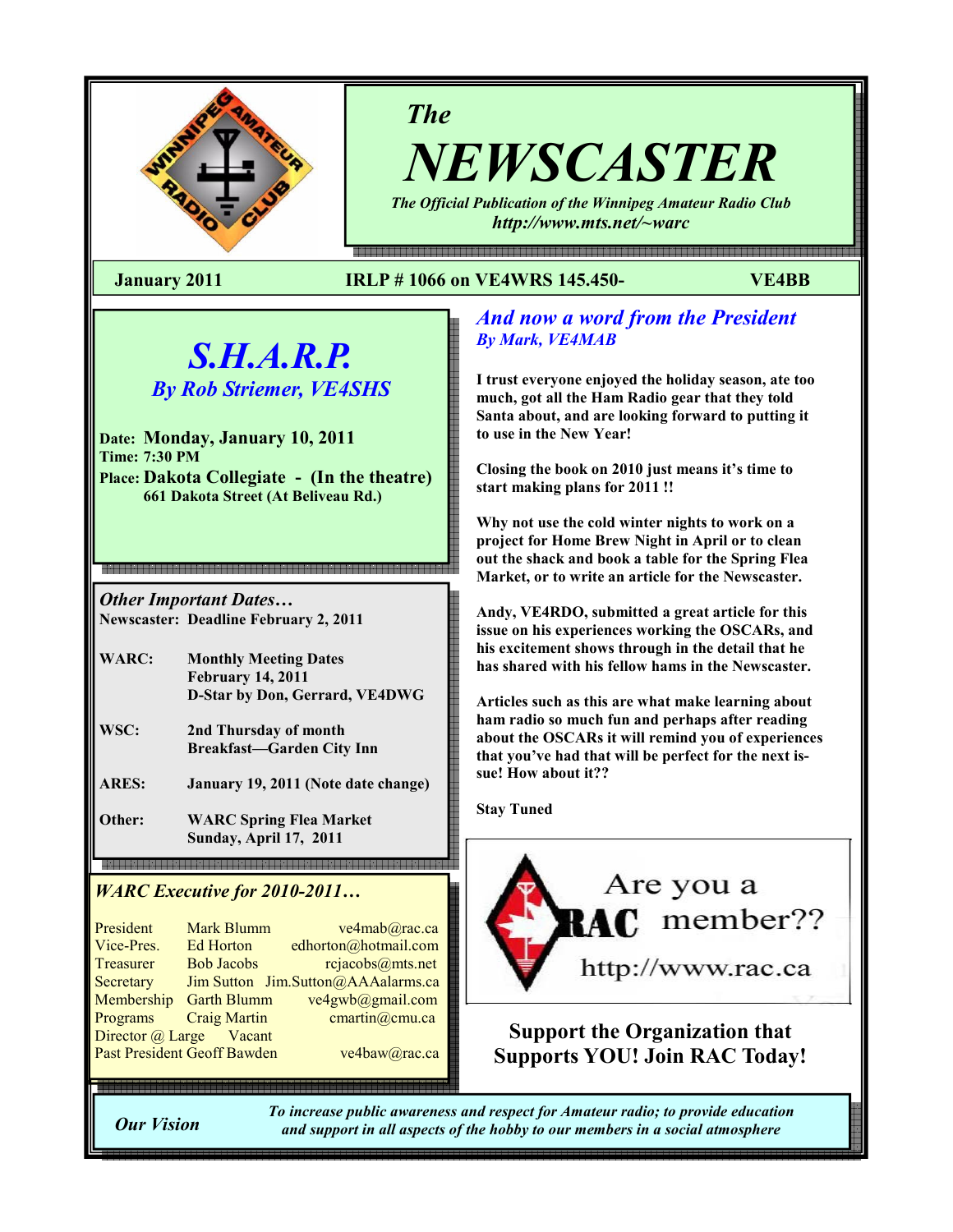# WARC Meeting Minutes, Dec 13, 2010 Taken by Jim, VE4SIG

Called to order at 1939 hours

Introductions –

2

#### Minutes of the last meeting –

It was pointed out that VE4VZ was misidentified as VE4VX. With that correction they were approved by VE4HK and seconded by VE4GVZ

Reports by

Secretary – VE4SIG - Nothing to report

#### Treasurer – VE4RCJ –

Our bank balance is \$8915.44. We are moving our accounts from TD to Assiniboine Credit Union (ACU) to save on fees. The accounts have been audited.

## Membership – VE4GWB –

Membership is 98 and climbing.

## Programs –VE4CDM –

December – Christmas Party –we are not having a pot luck but have some special activities planned that should be lots of fun.

January – Shaftesbury High School's balloon launch will be the feature presentation.

February D-Star University

March – tour of CMU (Canadian Mennonite University) on the site of the former #3 Wireless School.

> April – Homebrew Nite May – Manitoba Robot Games June - still open at this point.

## D-Star Status Report- VE4DWG –

Duplexer is tuned up and to be installed on Thursday – watch your email for further developments

## ARES – VE4MBQ –

Next Tuesday is the monthly ARES meeting (at 1845 hrs) and there will be a presentation by VE4GWN on Exercise Ice with the City of Winnipeg and a CBC Video on the 1998 Ice Storm..

# RAC –VE4BAW –

The RAC Winter contest runs from 0000-2359GMT on 18 Dec.

VE4BAW will be running VE4RAC out of his home at 85 Barrington- looking for volunteers to assist – email him at ve4baw@rac.ca.

Insurance major changes to the RAC liability insurance program necessitated by the Underwriter dropping the coverage – the cost is increasing.

You need to be both a RAC Member and a member of an affiliated club to be covered – the cost increase will be discussed in more depth at the January General Meeting.

Operating while driving  $-$  NB  $\&$  AB are both looking at restrictions, ON still has a 2 year implementation period.

## DX – VE4SN –

Conditions have been good except the ARRL 10M contest – only specific times, but 20M and 15M were wallto-wall. DXpedition to Kermidet (sp?) Island operating as ZL8X.

## New Business –

VE4DAR wished VE4MAB a Happy Birthday and presented him with a souvenir pen from the Israel Amateur Radio Club.

In response to the changes to the Liability Insurance Program with it's increased costs it has been proposed to increase membership by \$10 (VE4VZ suggested \$5) and increase the 50/50 draw to \$2. This will be the subject of a longer discussion ot the January meeting.

## OSCAR AWARD –

VE4HK presented the OSCAR Award to Murray Ronald of Prairie Communications (VE4RE). The award was accepted on VE4RE's behalf by VE4VB.

## Presentation to Ruth VE4XYL –

In recognition of the many hours of work that Ruth has put into feeding the club at events from Field Day to Flea Market to meetings (including this one) a carved wooden sign was presented to her so everyone would always know they were eating the work of "Ruth's Kitchen"

# VE4JNF –

Iinformed the members that the house belonging to Ronald Schuse (sp?) had burnt down and several members had stepped in to help him out.

#### Program-

Consisted of a very fun game of Ham Radio Trivia

The meeting was concluded at 2133 hrs.

 $\mathfrak{D}$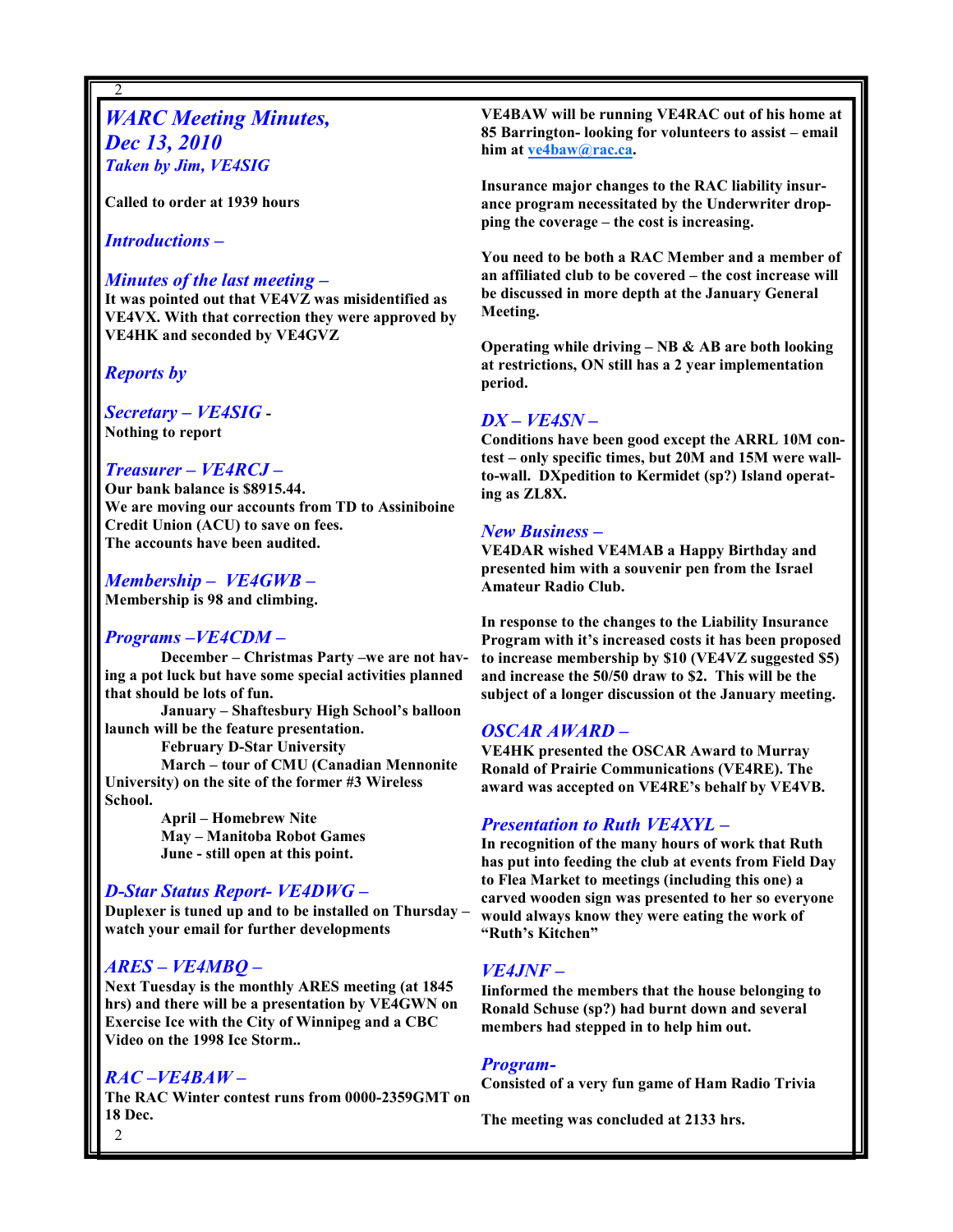# T'was Just Before Christmas By David, VE4DAR

3

T'was just before Christmas when brave hams and guests ventured in Winnipeg's cold to Dakota Collegiate. Intrepid Walter VB led Ruthie CRS and me into the cafeteria, where we joined happy folks greeting each other, exchanging cards and making jokes. WARC's Christmas Party was in full swing with 47 guests mingling.



President Mark MAB with his gavel made the agenda travel. Bob RCJ reported a good balance with the treasury secure in a new place (not his cottage!). Garth GWB declared we had 98 paid members. Craig CDM listed interesting programs for next year. However, RAC's insurance news wasn't good cheer. Neverthe-

# **Amateur Radio Service Centre Industry Canada**

M CAMER

P.O. Box 9654, Postal Station T Ottawa, Ontario, K1G 6K9 Telephone: (613) 780-3333 Toll free: (888) 780-3333 Fax: (613) 998-5919 E-mail: spectrum.amateur@ic.gc.ca http://strategis.ic.gc.ca/epic/internet/insmt-gst.nsf/en /h\_sf01709e.html

> **IRLP Node 1066** 145.450 MHz-600 KHz (VE4WRS)

Comments or if you just want to reach us : Winnipeg Amateur Radio Club **C/O VE4WSC** 598 St., Mary's Road Winnipeg, MB R2M 3L5

うくのかくのかくのかく

3

less, we applaud President Geoff's revitalization moves and anticipate a fine resolution.



As thoughts turn to the Holy Land this time of year it seemed fitting to give Mark a souvenir pen from the Israel Amateur Radio Club for his birthday. Appreciated for her many good "cooks", Ruth XYL was given a beautiful hand crafted sign to honour her place, Ruth's Kitchen. The OSCAR Award, famous in our nation, was awarded by Dick HK in fine oration to Murray Ronald VE4RE. Walter accepted for Murray. Then followed attendance, 50-50, and various other awards. While folks dinned on the delights provided, there was opportunity for all to play a clever Trivia Game composed by Mark. And finally it was time to go home.



Merry Christmas and a Happy New Year to all!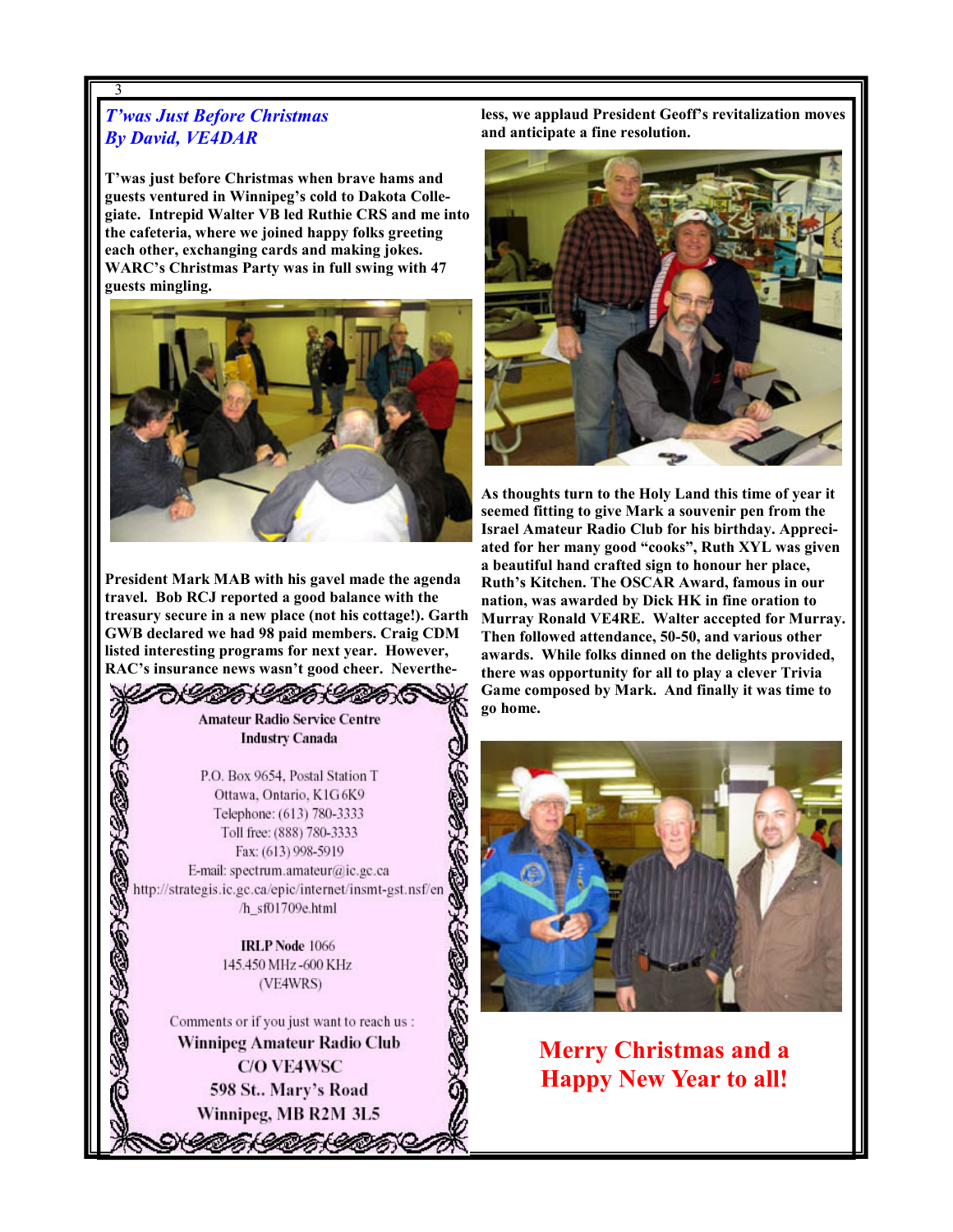# 4 The "OSCAR" Award By Dick, VE4HK

The OSCAR Award is presented at the December meeting of the Winnipeg Amateur Radio Club, to a deserving amateur radio operator, typically for long term service to the amateur community.

The OSCAR Award, or Outstanding Service Concerning Amateur Radio began in 1978. The executive of the day wished to recognize outstanding amateur radio operators. The executive meeting where we decided to begin the OSCAR award was the same night as the Academy Awards, in Los Angeles. They were handing out Oscar Awards that evening. In addition, Hams were launching satellites with amateur radios on board, as ballast with NASA rockets, in the late 1970's. The executive decided that we would name our award OSCAR. The only thing left to do was to decide what the acronym OSCAR would stand for. We finally came up with OUTSTANDING SERVICE CONCERNING AMATEUR RADIO.



Murray, VE4RE, receiving the OSCAR Award presented by Dick, VE4HK at Prairie Mobile

Many fine amateurs have achieved OSCAR. Some of the ones Prairie Mobile staff would recognize include Ron Place VE4PL and Tom Blair VE4MJ. No one wins OSCAR. Each recipient has richly deserved OSCAR, for what they have done for the amateur community.

4 are finished" That was invaluable in those days. I first encountered Murray Ronald VE4RE in the early 1970's. At that time, very few amateurs had VHF mobiles or handhelds. Murray would lend me high end Icom amateur radio transceivers to use for public service events. He lent me this equipment with nothing more than a handshake and "bring it back when your

Murray has donated countless dollars worth of repeaters, duplexers, and test equipment to repeater groups throughout Manitoba, Saskatchewan and Northwestern Ontario for decades. He has also allowed amateurs to use his test equipment and shop to set up repeaters. Murray allows amateurs to install repeaters on several of his towers at no charge. Amateurs would not have the extensive network of repeaters in the region without him.

Finally, Murray allowed Winnipeg Amateur Radio Club Inc. and Manitoba Repeater Society to place our 20 ft Sea Shipping Container on his Dugald Road property, free of charge. Previously, the two clubs stored our spare equipment at a local locker company, saving \$125.00 per month.

. For all these reasons and more, I was pleased to present Murray with the OSCAR Award for 2010-2011. Murray was unable to attend the December WARC meeting. He received his award on December 23, at the Prairie Mobile office on King Edward.



Above: Dick, VE4HK, presenting the OSCAR Award received for Murray by Walter, VE4VB at WARC's December meeting

Sincerely, Dick Maguire VE4HK

# What have you done to "promote" amateur radio this week"

That line we credit to an old News stalwart, Peter Parker with using in his old VK1 and VK3 casts many years ago and it still stands true -WIA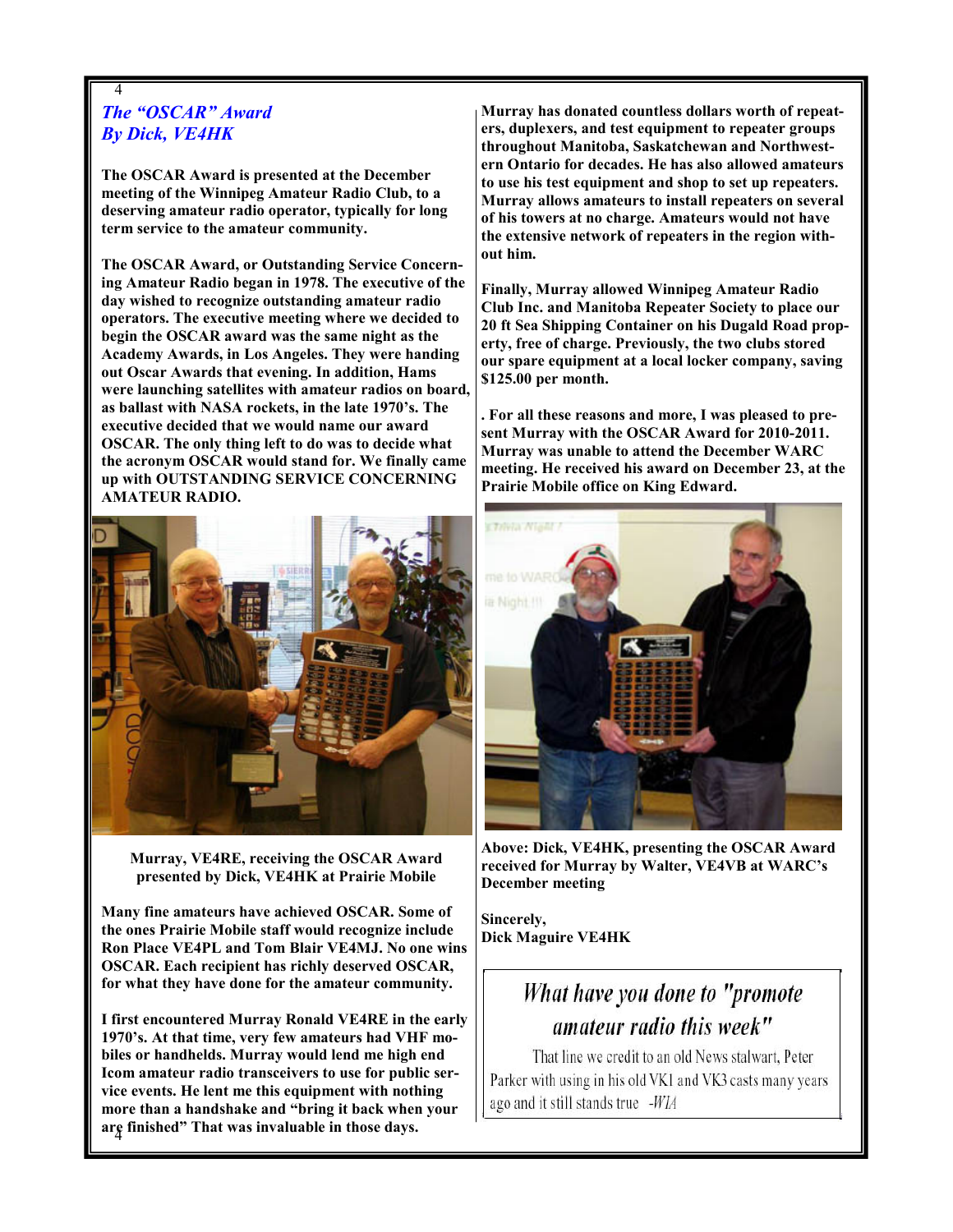# 5 In Honour of… "Ruth's Kitchen

They say an army moves on it's stomach and if that is so then t has been "Ruth's Kitchen" that has kept the WARC army moving at all the WARC events such as our Flea Markets, Field Days, Christmas parties, meetings and more!



At our December meeting the WARC membership presented Ruth, VE4XYL with a sign to honour her kitchen….



Ruth… From the bottom of our stomachs, we thank you!

5 Signed: The entire WARC Membership!

# WSCRC Christmas Luncheon By David, VE4DAR

The Winnipeg Senior Citizens Radio Club held its annual Christmas Luncheon at Polo Park's Canad Inn on December 7.



Forty-two members and guests enjoyed a wide selection of good food from the buffet. Good fellowship was evident in the animated conversations at each table. Laughter induced by some good story telling was a bonus. After the meal there were draws for the raffle and donated gifts were distributed. Folks went home with smiles on their faces.



I'm sorry, but I miss Roman's catered turkey dinner. Apparently it's not available for so few patrons. Perhaps next year? May your Christmas be happy and peaceful.

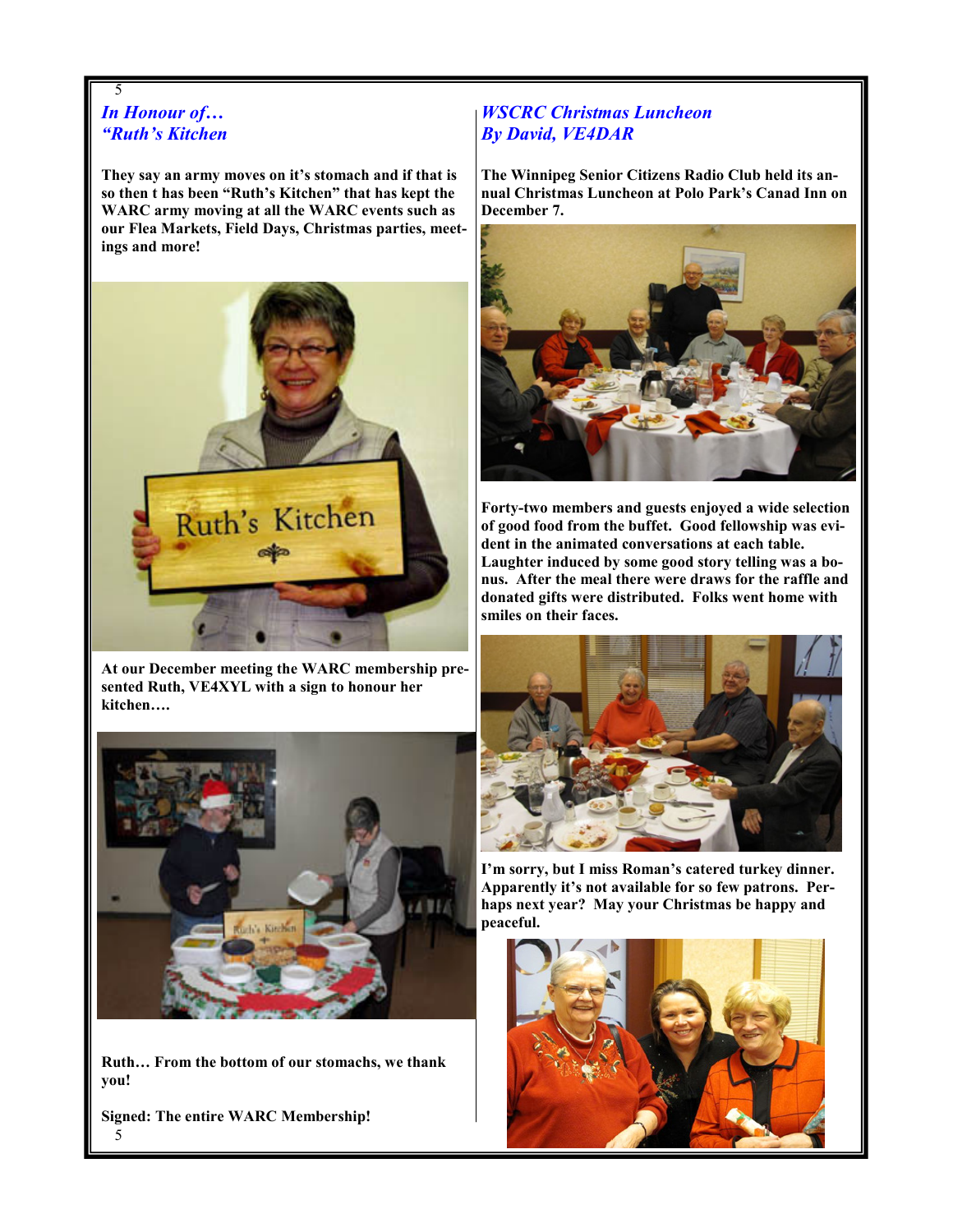# 6 **WPGARES** By Jeff, VE4MBQ Emergency Coordinator

Glen Napady VE4GWN gave us a presentation on City of Winnipeg Exercise Ice at our DEC General Meeting based on his experiences during the exercise was well as those of Kent VE4KEH. City of Winnipeg Emergency Preparedness Coordinator Randy Hull was also able to join us and he presented the City's "Lessons Learned" from that exercise. After both presentations concluded there was some discussion on possible 2011 Flood Operations – take home message was 2009-type flood best case scenario and 1997-type plus one foot potential worst case scenario depending on many factors including precipitation and rate of melt. WPGARES members are encouraged to review the 2009 Flood Operations Report – it will soon be posted on our web-site www.winnipegares.ca

Depending on the situation it is very likely that we will be able to use the volunteer services of ARES and non-ARES Amateurs for municipal flood communications. We are constrained though against assigning non-ARES members to rapid deployment teams that may be assigned to a community that could be cut off by flood waters. If you are thinking about joining your local ARES unit JAN would be a good time to do so. In 1997 we were inundated with volunteer registrations from non-ARES members at the worst time 'cause Flood Operations were then underway. If you want to get involved please volunteer in the winter and not during the flood!

Jason Ludke recently informed me that as of end of DEC, Sled Dog Races will not likely be happening in FEB 2011. We will though be providing Amateur Radio support for Scouts Canada Klondike Derby 5 & 6 MAR at Camp Amisk. Former WPGARES AEC Bob Poole VE4MAQ will be coordinating that event for us. Within 3 days of the bulletin going out the roster was full (we need 12 operators each day) and Bob was taking names & call-signs of stand-by operators.

Our next General Meeting is WED 19 JAN, 1900h at Sir Wm Stephenson Library 765 Keewatin Street (please note change of day/date). I will be doing a presentation on Call-Outs & Equipment. We are caught in a booking glitch with the library, due to expansion of some of their internal programs we have lost our slot for FEB, MAR & APR – those meetings may move to the 3rd Wednesday of the month temporarily.

# Manitoba Marathon By Jeff, VE4MBQ

The 2011 Manitoba Marathon will be SUN 19 JUNE. An electronic sign-up form is now posted on the WARC web-site www.mts.net/~warc and soon will be posted on the Winnipeg ARES web-site www.winnipegares.ca .

It is greatly appreciated if the completed volunteer form is returned to me via e-mail (saves lots of retyping). The sooner registrations are submitted the sooner we can start working on the roster. We need a completed new registration form from each Amateur Radio volunteer regardless of what Amateur organization they belong to.

Since we don't know yet what will be required for possible flood operations this spring I may well not have time in late April and early May to get after folks – if you want to be involved with Marathon Communications please sign up early and make things easier for all concerned.

# News From The Net Vernon Erle Ikeda - VE2MBS/VE2QQ RAC E-News/Web News Bulletin Editor

EMCOMM: Severe Weather Alert – Maritimes 2010-12-21

Severe weather including heavy rainfall, severe winds and storm surge is threatening many towns and cities in the Maritimes. The weather system that is causing this disturbance is expected to remain in place for the next 48 hours. During this time all Amateurs are requested to +keep the National ARES Emergency frequencies clear and monitor when able in the event that assistance is required. Also, please pay particular attention to traffic on local repeaters in the event that calls for assistance are heard.

Thank you for your cooperation

http://www.rac.ca/en/rac/public-service/ares/ frequencies/

Doug Mercer VO1DTM Vice President Field Services Radio Amateurs of Canada P.O. Box 1042 Goulds Newfoundland Labrador A1S 1H2

" We're ALL about Amateur Radio! "

" Tous ensemble pour la radioamateur! "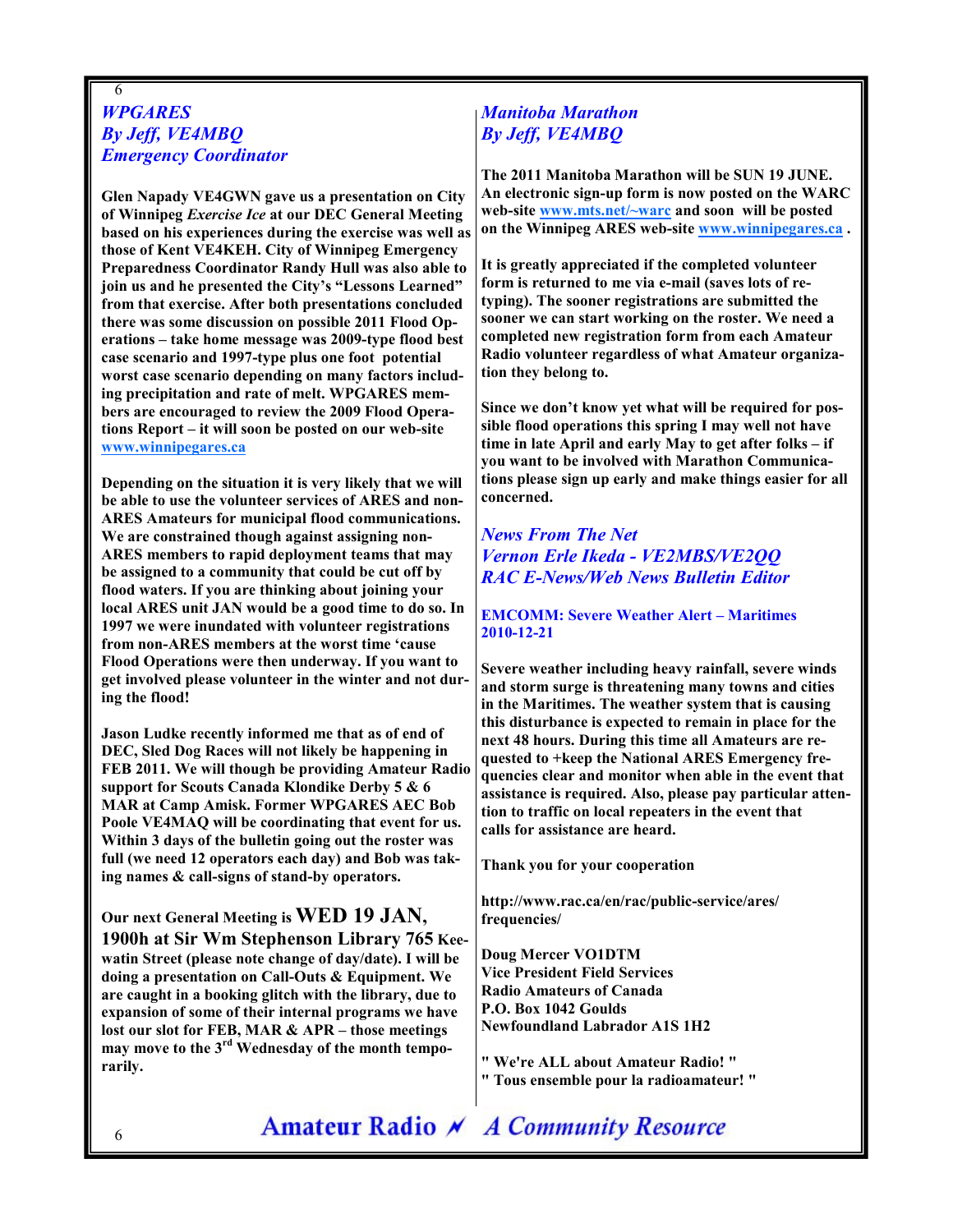| 7                                                                                         |                                                               |
|-------------------------------------------------------------------------------------------|---------------------------------------------------------------|
| <b>Contest Calendar</b>                                                                   | Run for the Bacon QRP Contest 0200Z-0400Z, Jan 17             |
|                                                                                           | <b>ORP Fox Hunt</b><br>0200Z-0330Z, Jan 19                    |
| <b>Extracted From</b>                                                                     | <b>NAQCC Straight Key/Bug Sprint</b>                          |
| http://www.hornucopia.com/contestcal/<br>AGB New Year Snowball Contest 0000Z-0100Z, Jan 1 | 0130Z-0330Z, Jan 20                                           |
| SARTG New Year RTTY Contest 0800Z-1100Z, Jan 1                                            | RSGB 80m Club Championship, Data                              |
| AGCW Happy New Year Contest 0900Z-1200Z, Jan 1                                            | 2000Z-2130Z, Jan 20                                           |
| <b>AGCW VHF/UHF Contest</b>                                                               | <b>ORP Fox Hunt</b><br>0200Z-0330Z, Jan 21                    |
| 1400Z-1659Z, Jan 1 (144)                                                                  | <b>NCCC Sprint Ladder</b><br>0230Z-0300Z, Jan 21              |
| and 1700Z-1759Z, Jan 1 (432)                                                              | <b>YL-ISSB QSO Party, SSB</b><br>0000Z, Jan 22                |
| <b>ARCI Pet Rock Celebration</b><br>1500Z-1800Z, Jan 1                                    | to 2359Z, Jan 23                                              |
| 1500Z, Jan 1 to 1500Z, Jan 2<br><b>Original QRP Contest</b>                               | <b>BARTG RTTY Sprint</b><br>1200Z, Jan 22                     |
| <b>Kid's Day Contest</b><br>1800Z-2359Z, Jan 2                                            | to 1200Z, Jan 23                                              |
| RSGB 80m Club Championship, CW                                                            | 1900Z, Jan 22<br><b>ARRL January VHF Sweepstakes</b>          |
| 2000Z-2130Z, Jan 3                                                                        | to 0359Z, Jan 24                                              |
| 0200Z-0400Z, Jan 4<br><b>ARS Spartan Sprint</b>                                           | <b>SKCC Sprint</b><br>0000Z-0200Z, Jan 26                     |
| <b>QRP Fox Hunt</b><br>0200Z-0330Z, Jan 5                                                 | <b>QRP Fox Hunt</b><br>0200Z-0330Z, Jan 26                    |
| <b>QRP Fox Hunt</b><br>0200Z-0330Z, Jan 7                                                 | <b>NAQCC Straight Key/Bug Sprint</b>                          |
| <b>NCCC Sprint Ladder</b><br>0230Z-0300Z, Jan 7                                           | 0130Z-0330Z, Jan 27                                           |
| <b>Hunting Lions in the Air Contest</b><br>0000Z, Jan 8                                   | <b>ORP Fox Hunt</b><br>0200Z-0330Z, Jan 28                    |
| to 2400Z, Jan 9                                                                           | <b>NCCC Sprint Ladder</b><br>0230Z-0300Z, Jan 28              |
| <b>PODXS 070 Club PSKFest</b><br>0000Z-2400Z, Jan 8                                       | CQ 160-Meter Contest, CW<br>2200Z, Jan 28<br>to 2200Z, Jan 30 |
| <b>MI QRP January CW Contest</b><br>1200Z, Jan 8                                          | <b>REF Contest, CW</b><br>0600Z, Jan 29                       |
| to 2359Z, Jan 9                                                                           | to 1800Z, Jan 30                                              |
| <b>WW PMC Contest</b><br>1200Z, Jan 8                                                     | <b>UBA DX Contest, SSB</b><br>1300Z, Jan 29                   |
| to 1200Z, Jan 9                                                                           | to 1300Z, Jan 30                                              |
| <b>ARRL RTTY Roundup</b><br>1800Z, Jan 8                                                  | <b>SPAR Winter Field Day</b><br>1700Z, Jan 29                 |
| to 2400Z, Jan 9                                                                           | to 1700Z, Jan 30                                              |
| North American QSO Party, CW<br>1800Z, Jan 8                                              | WAB 1.8 MHz Phone<br>1900Z-2300Z, Jan 29                      |
| to 0600Z, Jan 9                                                                           | <b>Classic Exchange, CW</b><br>1400Z, Jan 30                  |
| <b>EUCW 160m Contest</b><br>2000Z-2300Z, Jan 8                                            | to 0800Z, Jan 31                                              |
| and 0400Z-0700Z, Jan 9                                                                    |                                                               |
| <b>SKCC Weekend Sprint</b><br>0000Z-2400Z, Jan 9                                          |                                                               |
| <b>NRAU-Baltic Contest, CW</b><br>0630Z-0830Z, Jan 9                                      | <b>Good Luck In The Contest!</b>                              |
| <b>NRAU-Baltic Contest, SSB</b><br>0900Z-1100Z, Jan 9                                     |                                                               |
| 0900Z-1059Z, Jan 9<br><b>DARC 10-Meter Contest</b>                                        |                                                               |
| 1000Z-1400Z, Jan 9<br><b>Midwinter Contest</b>                                            | <b>Looking for E-Books???</b>                                 |
| <b>QRP Fox Hunt</b><br>0200Z-0330Z, Jan 12                                                | <b>Submitted by Derek, VE4HAY</b>                             |
| <b>CWops Mini-CWT Test</b><br>1100Z-1200Z, Jan 12                                         |                                                               |
| and 1900Z-2000Z, Jan 12                                                                   | Have to check this site out, lots of neat stuff free to       |
| and 0300Z-0400Z, Jan 13                                                                   | download and read                                             |
| <b>RSGB 80m Club Championship, SSB</b><br>2000Z-2130Z, Jan 12                             |                                                               |
| <b>AWA Linc Cundall Memorial CW Contest</b>                                               | http://www.pmillett.com/tubebooks/                            |
| 2300Z, Jan 12                                                                             | technical books online.htm                                    |
| to 2300Z, Jan 13                                                                          |                                                               |
| and 2300Z, Jan 15                                                                         |                                                               |
| to 2300Z, Jan 16                                                                          | <b>Ham Radio Aboard The ISS!!</b>                             |
| <b>QRP Fox Hunt</b><br>0200Z-0330Z, Jan 14                                                |                                                               |
| <b>NCCC Sprint Ladder</b><br>0230Z-0300Z, Jan 14                                          | Check out this link to a great video about Ham Radio          |
| <b>LZ Open Contest</b><br>0000Z-0400Z, Jan 15                                             | on the ISS                                                    |
| <b>Hungarian DX Contest</b><br>1200Z, Jan 15                                              |                                                               |
| to 1159Z, Jan 16                                                                          | http://www.mts.net/~warc/iss.html                             |
| 1200Z, Jan 15<br><b>UK DX Contest, RTTY</b>                                               |                                                               |
| to 1200Z, Jan 16                                                                          | What have you done to "promote                                |
| 1600Z-1800Z, Jan 15<br><b>Feld Hell Sprint</b>                                            | amateur radio this week"                                      |
| <b>North American QSO Party, SSB</b><br>1800Z, Jan 15                                     | That line we credit to an old News stalwart, Peter            |
| to 0600Z, Jan 16                                                                          | Parker with using in his old VK1 and VK3 casts many years     |
| 7                                                                                         | ago and it still stands true -WIA                             |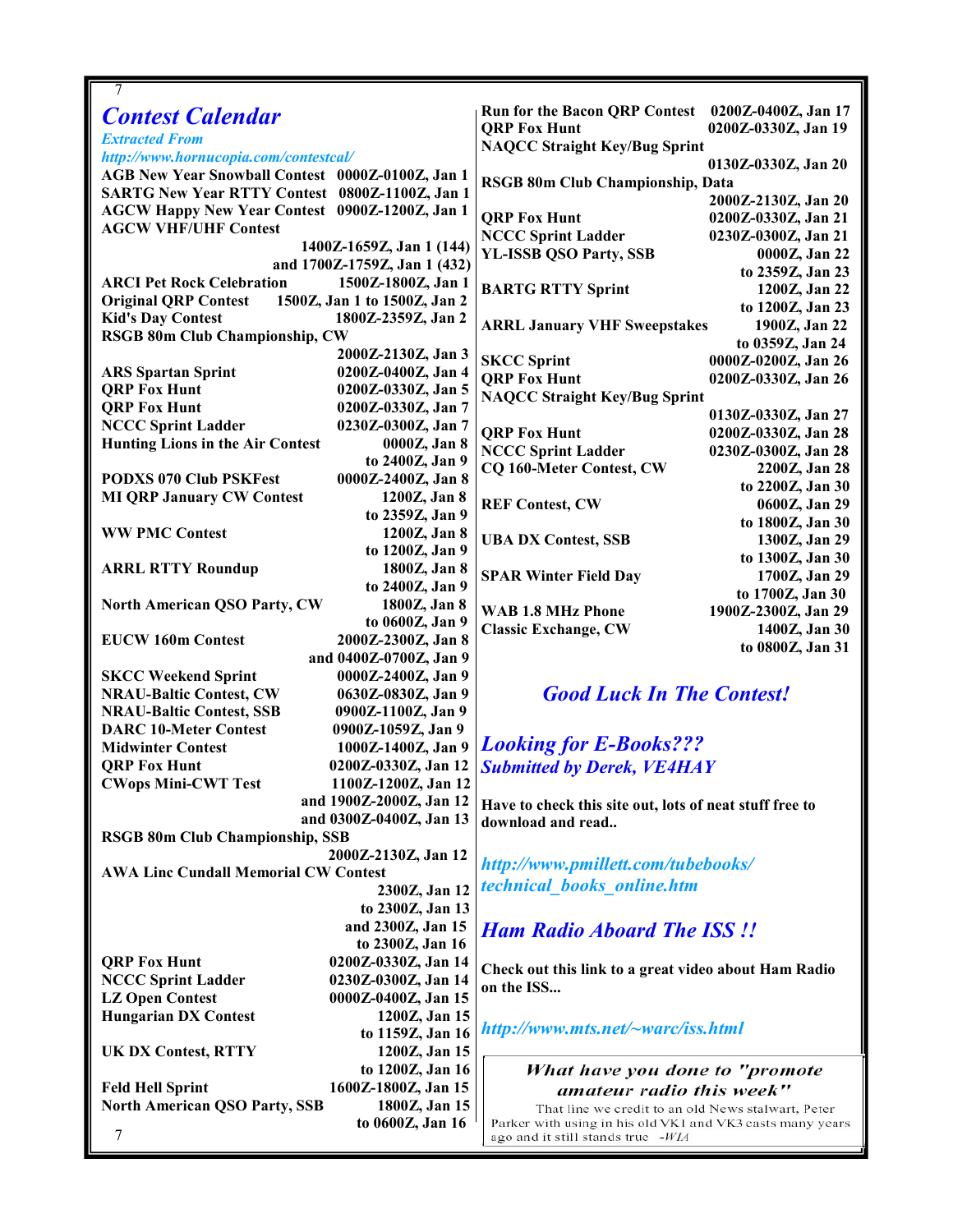# $A<sup>8</sup>$ Word or Two About Winnipeg Senior Citizens Radio Club By Ed Henderson, VE4YU

Did you know that Winnipeg Senior Citizens Radio Club VE4WSC Inc. was started in 1982? Affectionately (we hope) known as the 'Seniors Club', it was the creation of Al Diamond VE4AIP (VE4AX) and Gil Frederick VE4AG. In those days, as the number of 'mature' or senior hams was increasing, it was thought that a facility where senior hams could meet and enjoy their hobby would be a good idea.

Al and Gil mustered together about 25 or so likeminded hams and WSCRC was formed with meeting rooms

in the old nursing residence off Osborne. WSCRC is registered as a federal charity with permission to issue tax receipts for donations. It should be noted that, from the beginning to the present, WSCRC has continued to provided facilities and services to its' members and interested others, with no mandatory dues or fees. For over 28 years we have been able to operate strictly on donations and applied for grants. Even the federal government's charities branch is impressed that we have and continue to function under this guideline.

A successful bid for a New Horizons government grant allowed the purchase of radio equipment that put VE4WSC on the air. In 1983 the club was incorporated. Through the diligence of Sam VE4KS in 1986, the club relocated to 598 St. Mary's Road, the old St. Vital Fire Hall that is a heritage building.

I believe we are the only Seniors Radio Club in Canada that can boast our own permanent club rooms that are 'manned' five days a week and evenings and weekends when needed. We also have state-of-the-art radio equipment and computer facilities available to our members. We are blessed with members who have amassed an enormous amount of technical and other knowledge over the years. We are a diverse group of individuals who come from all walks of life with radio as the common ground.

Over the years, our members have trained many, many interested individuals, who wanted to join the fascinating hobby of Amateur Radio. Trained by the best, these new hams have carried on in our quest to preserve the hobby and provide a special pastime for seniors.

been observed, and questioned by some, that we have Our members range in age from 55 to 90+. We have lost many valued members over the years and the core group is smaller and older now. But as new, younger radio amateurs join as members, we continue to carry on, and we are a long way from disappearing. It has

too many official Board members. WSCRC is an elected Board oriented club. The Board keeps everything

going smoothly. But hey! we are still able to maintain an elected Board of 14! A lot of organizations have trouble getting six or eight people to serve on their Executive Board. Sometimes we have heated discussions on how things should be done but that is what Board meetings are all about.

We have a strong nucleus of volunteers at WSCRC. We have excellent club facilities with state-of-the-art equipment. We have a wealth of experience and knowledge within our members. We are friendly, opening

our doors to all who share an interest in Amateur Radio, and we welcome all qualified seniors to join our club.

Don't judge a book by its' cover – but by its' contents and achievements. Long Live Amateur Radio!

for Winnipeg Senior Citizens Radio Club VE4WSC Inc. - Ed Henderson VE4YU (licensed in 1954)

A New Ham's Guide To.. Working the Oscars (on a budget) By, Andy Fenstad (VE4RDO)

As a child of the 60's, Space travel was a big part of my life. Apollo was in full swing, the Apollo 11 moon landing happened when I was 8, so space has always held a fascination for me.

I received my callsign last May. Of course, every amateur operator wants to try all kinds of modes, but all that gear can be really expensive. So, like most new amateurs, I started with 2 meter. A dual-band HT and a ¼ wave, dual-band mag mount antenna and I was on the air.

While I enjoy local ragchews and nets, long distance communications is where its at for me. IRLP and Echolink are lots of fun, but (for me) VOIP is not quite the same as my antenna to theirs for long distance comms.

Back to that space thing. Of course, I had heard of the Oscar satellites, but knew virtually nothing about them. The internet comes to the rescue! I started reading, sites like Amsat (see 'Resources' at the end of the article) answered a lot of questions, but, I found later, not all of them.

I discovered that there are basically four satellites that are FM voice (the only mode I have, remember?).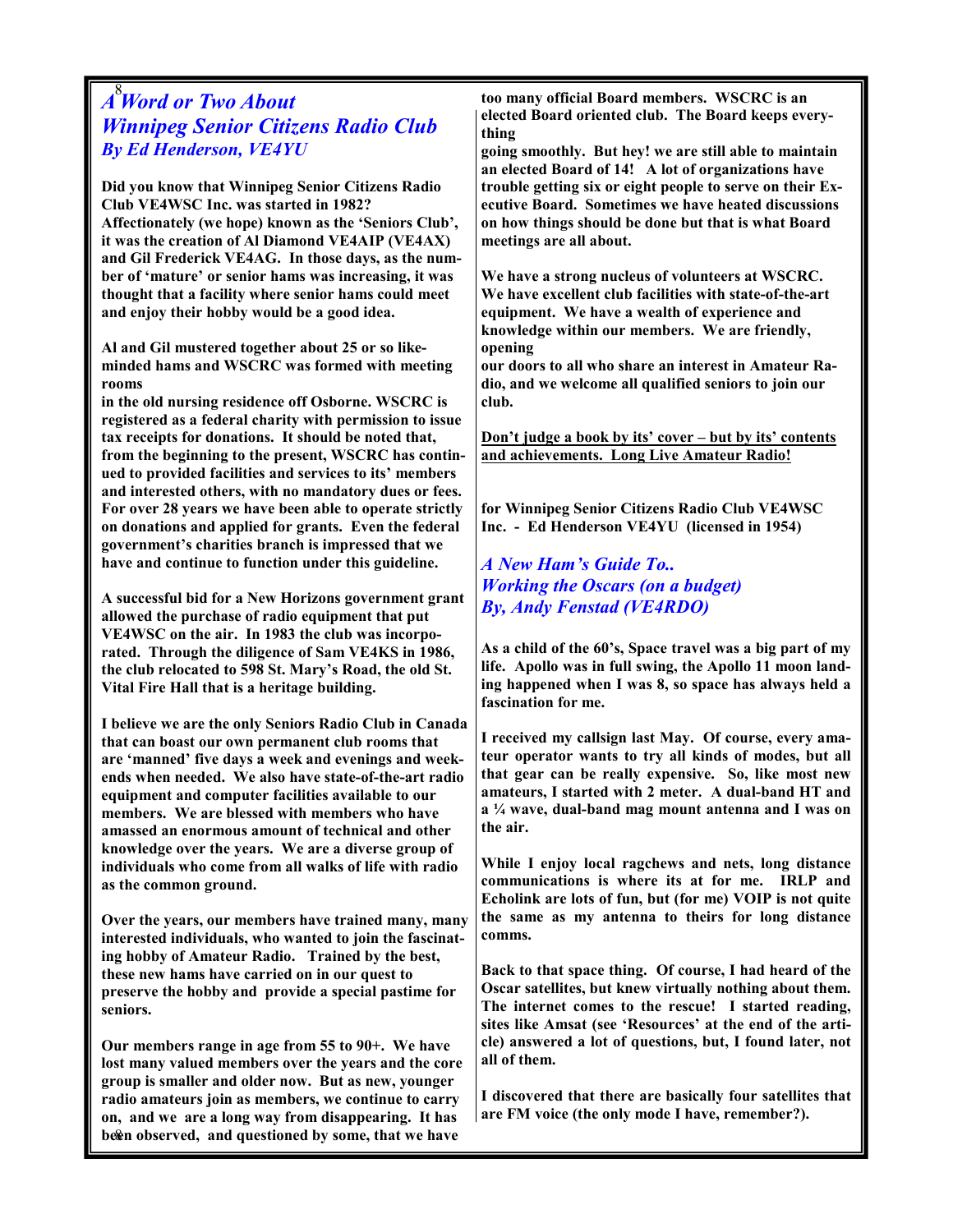| There are, of course, lots of other modes, but these                                                                                                                                                                          | the frequency it is listening to.                                                                                                                                          |
|-------------------------------------------------------------------------------------------------------------------------------------------------------------------------------------------------------------------------------|----------------------------------------------------------------------------------------------------------------------------------------------------------------------------|
| were the only ones I could use.                                                                                                                                                                                               |                                                                                                                                                                            |
| So, I dutifully programmed my radio with the uplink<br>and downlink frequencies for each. VHF uplink and                                                                                                                      | Conversely, when the bird is going away from you, the<br>reverse happens, its transmitted signal arrives at your<br>antenna at a lower frequency, and you have to transmit |
| UHF downlink in all of these cases. I also included<br>them in my channel scan.                                                                                                                                               | at a higher frequency, so your signal arrives on fre-<br>quency. Of course, when its overhead, you use the                                                                 |
|                                                                                                                                                                                                                               | 'actual' frequencies of the satellite.                                                                                                                                     |
| One day, I was driving down Regent Avenue, and sud-<br>denly, my radio was squawking with some guy with a<br>callsign that started with an 'N'! Holy smokes! That's<br>a guy on a satellite! Reacting quickly, I answered his | The following is the list of frequencies I use for AO-51,<br>which, strangely enough seems to be the satellite that<br>my setup likes the best. 95% of my contacts are on  |
| call, and he responded! I was so excited, I have no idea<br>to this day what his callsign was.                                                                                                                                | $AO-51$ – your results may vary. $AO-51$ is listed as hav-<br>ing a downlink frequency (down to Earth) of<br>435.300MHz and an uplink frequency (Earth to the              |
| He also added a cryptic "Foxtrot November Three                                                                                                                                                                               | bird) of 145.920MHz.                                                                                                                                                       |
| Four" after his callsign. "What the heck is he talking<br>about", I thought. I responded that I was in Winnipeg,<br>Manitoba, Canada, and my first satellite QSO was                                                          | Here is my five channels for AO-51:                                                                                                                                        |
| over.                                                                                                                                                                                                                         | Acquisition 1 (first look, just above the horizon) - Tx<br>145.915MHz Rx 435.310MHz                                                                                        |
| What just happened?                                                                                                                                                                                                           | Acquisition 2 (higher, but still coming at us)<br>$-Tx$<br>145.915MHz Rx 435.305MHz                                                                                        |
| Well, of course, the 'FN34' was his grid square (see                                                                                                                                                                          | Overhead<br>$-Tx$                                                                                                                                                          |
| resources) and Glen (VE4GWN) was kind enough to                                                                                                                                                                               | 145.920MHz Rx 435.300MHz                                                                                                                                                   |
| explain that to me. It appeared that the satellite (HO-                                                                                                                                                                       | $- Tx$<br>Loss of Signal 1 (high, but going away)                                                                                                                          |
| 68 in this case) was almost directly overhead, and the                                                                                                                                                                        | 145.925MHz Rx 435.295 MHz                                                                                                                                                  |
| signal was strong enough for me to use it.                                                                                                                                                                                    | $-Tx$<br>Loss of Signal 2 (low, just about gone)<br>145.925MHz Rx 435.290 MHz                                                                                              |
| Over the next while, I heard the satellites on occasion                                                                                                                                                                       |                                                                                                                                                                            |
| (my work sometimes has me driving around a lot), but<br>wasn't able to make any contacts. After seeing some of                                                                                                                | You'll notice that the VHF doesn't change as much as<br>the UHF (remember what Kent said?). For other satel-                                                               |
| the antennas and equipment some of the 'big boys'                                                                                                                                                                             | lites, use similar frequency variations.                                                                                                                                   |
| have, I figured I'd have to start buying stuff to make                                                                                                                                                                        |                                                                                                                                                                            |
| this happen.                                                                                                                                                                                                                  | Now I have 20 channels for the four satellites, only                                                                                                                       |
| At an Ares meeting, I was chatting with Kent                                                                                                                                                                                  | three for the International Space Station (ISS) since<br>both of its up and downlinks are VHF. The ISS is an-                                                              |
| (VE4KEH) and mentioned that I was having trouble<br>and would have to shell out for some equipment. He                                                                                                                        | other story, you want to hear a pileup?                                                                                                                                    |
| asked how many frequencies I had programmed for                                                                                                                                                                               | Just listen on the ISS frequencies. Better yet, try to get                                                                                                                 |
| each satellite. My answer was one (duh!). He said that<br>because of Doppler shift, you really need FIVE sets of                                                                                                              | a contact when you are pushing five watts and you are<br>fighting guys with 200! But I'll get in there some day!                                                           |
| frequencies for each satellite. He also mentioned that                                                                                                                                                                        | Doppler seems to affect UHF more than VHF and that Since I have programmed the 20 channels (back in                                                                        |
| he started at 10Khz high on the receive frequency,<br>5Khz low on the transmit. He said that a small digital                                                                                                                  | early September), my results have gotten WAY better.<br>As I write this (December 13 <sup>th</sup> ), I have 26 QSO's, 23                                                  |
| 'memo recorder' was a great idea when you are trying                                                                                                                                                                          | grids, 3 provinces, and 16 states.                                                                                                                                         |
| to adjust frequencies, key the radio, and hold that Ar-<br>row antenna all at the same time. That way, you could                                                                                                              | As I'm driving around, I will hear operators on a satel-                                                                                                                   |
| record the QSO and play it back later to get that call-                                                                                                                                                                       | lite. I pull over in an area that has a good look at the                                                                                                                   |
| sign.                                                                                                                                                                                                                         | sky in all directions, turn the squelch down to zero, pull<br>the recorder out of the glove compartment and start                                                          |
| This caused the proverbial light to go on over my head.                                                                                                                                                                       | working. If I hear calls when I am on the first or sec-                                                                                                                    |
| Everyone knows that satellites are moving very fast.                                                                                                                                                                          | ond frequency, and they are nice and clear, I know it                                                                                                                      |
| When the satellite is coming towards you, transmitting                                                                                                                                                                        | will probably be a good pass.                                                                                                                                              |
| away, all that forward speed has the effect of raising                                                                                                                                                                        | the frequency of its signal. The same thing happens to If they are very weak or very staticky, or already on                                                               |
|                                                                                                                                                                                                                               | your signal on the way up, so you have to transmit at a one of the last two frequencies, I may or may not get in.                                                          |
| lower frequency so your signal arrives at the 'bird' on                                                                                                                                                                       |                                                                                                                                                                            |